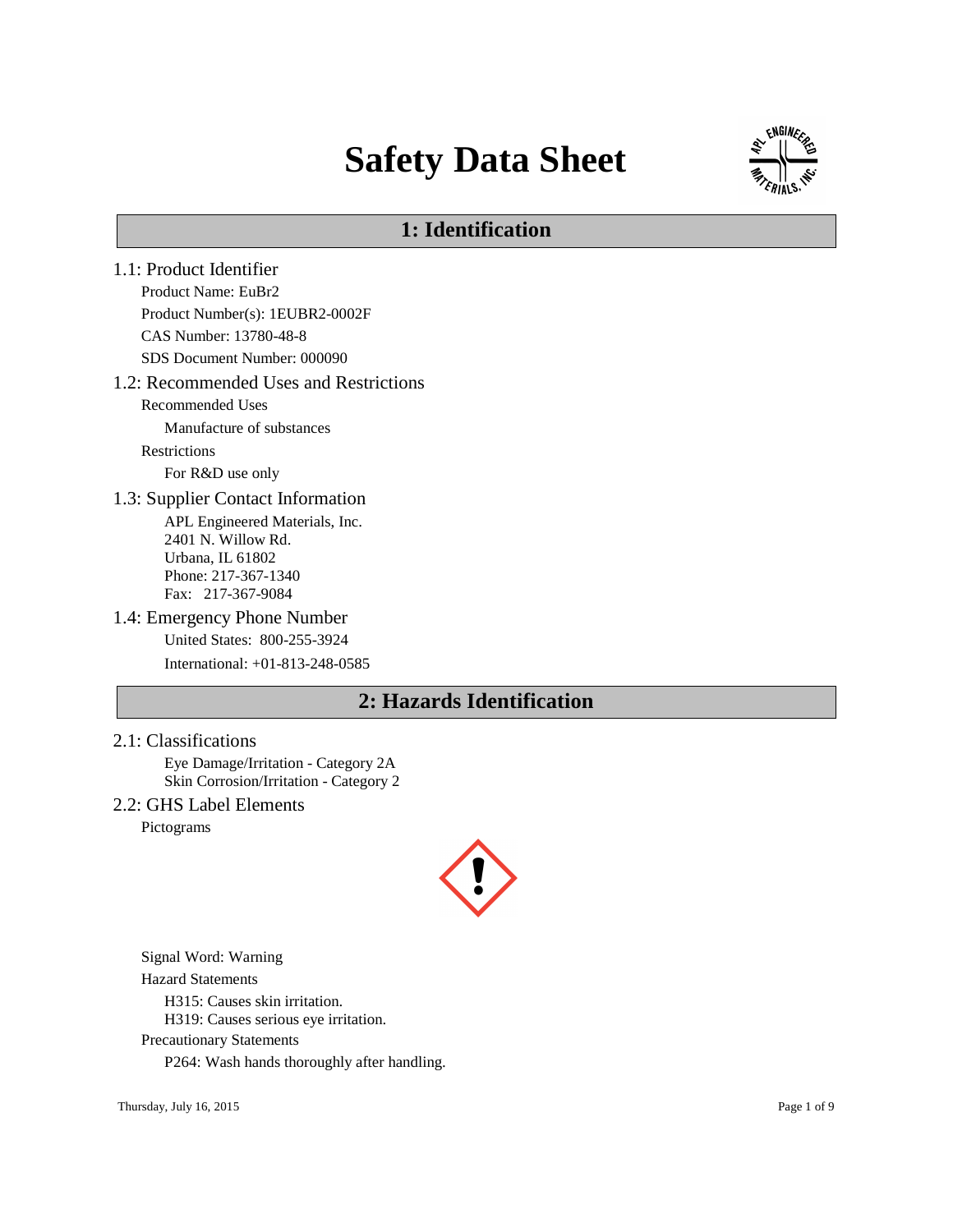P280: Wear protective gloves, clothing, and eyewear.

P302 + P352: IF ON SKIN: Wash with plenty of soap and water.

P305 + P351 + P338: IF IN EYES: Rinse cautiously with water for several minutes. Remove contact

lenses, if present and easy to do. Continue rinsing.

P321: Specific treatment. Call a physician or poison control center.

P332 + P313: If skin irritation occurs: Get medical advice/attention.

P337 + P313: If eye irritation persists: Get medical advice/attention.

P362: Take off contaminated clothing and wash before reuse.

# 2.3: Hazards Not Otherwise Classified or Not Covered by GHS

None.

#### 2.4: Amount(s) of substances with unknown toxicity

None

### **3: Composition/Information on Ingredients**

| $3.1:$ Ingredient |      |                   | .Weight% .Formula .CAS Number .Mol Wt .EC Number |        |           |
|-------------------|------|-------------------|--------------------------------------------------|--------|-----------|
| EuBr2             | 100. | EuBr <sub>2</sub> | 13780-48-8                                       | 311.77 | 237-349-5 |

3.2: Other Hazardous components

none

3.3: Trade Secret Disclaimer

none

3.4: Synonyms

Europium (II) Bromide Europium dibromide

### **4: First Aid Measures**

#### 4.1: First Aid

#### General

Remove person from area of exposure and remove any contaminated clothing

Consult with physician and provide this Safety Data Sheet

In contact with eyes

Flush eyes with plenty of water for at least 15 minutes, occasionally lifting the upper and lower eyelids. Seek medical attention if irritation develops or persists

In contact with skin

Wash thoroughly with soap and plenty of water. Remove all contaminated clothing for proper laundering. Seek medical attention if irritation develops or persists.

#### If swallowed

If conscious and alert, rinse mouth and drink 2-4 cupfuls of water. Never give anything by mouth to an unconscious person. Do NOT induce vomiting. Get medical aid.

#### If inhaled

Remove from exposure to fresh air immediately. If breathing is difficult, give oxygen. Get medical aid. If breathing has ceased apply artificial respiration using oxygen and a suitable mechanical device such as a bag and a mask.

4.2: Most important symptoms and effects; acute and delayed

Causes serious eye irritation.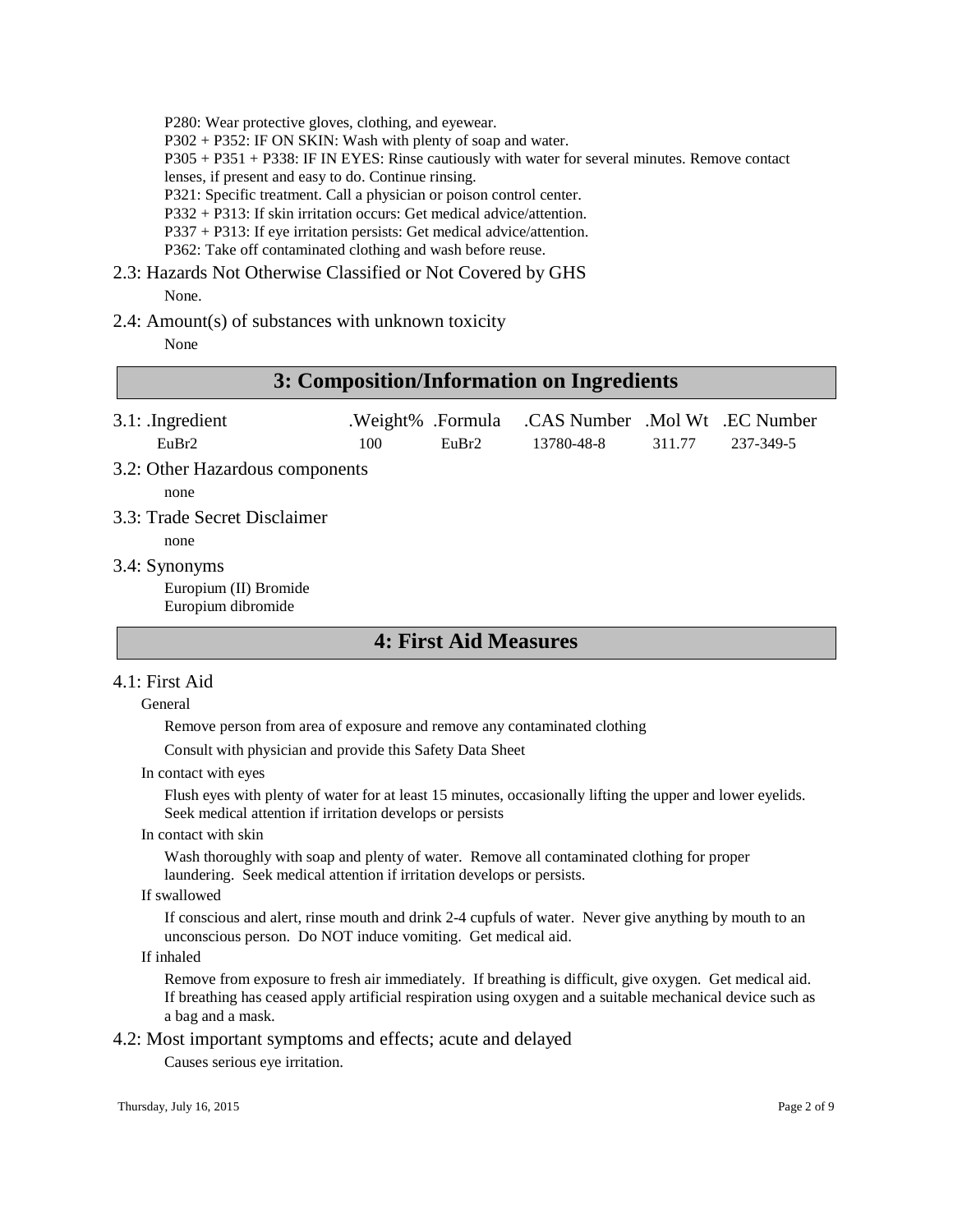Causes skin irritation

4.3: Indication of any immediate medical attention and special treatment needed no data available

# **5: Fire Fighting Measures**

5.1: Fire extinguishing media

carbon dioxide water or alcohol-resistant foam dry chemical

5.2: Specific hazards arising from the substance or mixture europium oxide

hydrobromic acid and hydrobromic acid fumes

5.3: Special protective equipment and precautions for firefighters.

Wear self contained breathing apparatus for fire fighting if necessary

### **6: Accidental Release Measures**

6.1: Personal precautions, protective equipment, and emergency procedures.

For personal protection see section 8.

Ensure adequate ventilation.

Avoid dust formation.

Use personal protective equipment.

Evacuate personnel to safe areas.

Avoid breathing dust.

6.2: Methods and materials for containment and cleaning up.

Sweep up and shovel.

Keep in suitable, closed containers for disposal.

#### 6.3: Environmental precautions

Do not let product enter drains.

#### 6.4: Disposal

Dispose of in accordance with local regulations. See section 13.

### **7: Handling and Storage**

#### 7.1: Precautions for safe handling

Avoid contact with skin and eyes.

See precautionary statements in section 2.2.

Provide appropriate exhaust ventilation at places where dust is formed.

Avoid formation of dust and aerosols.

# 7.2: Conditions for safe storage

Keep container tightly closed.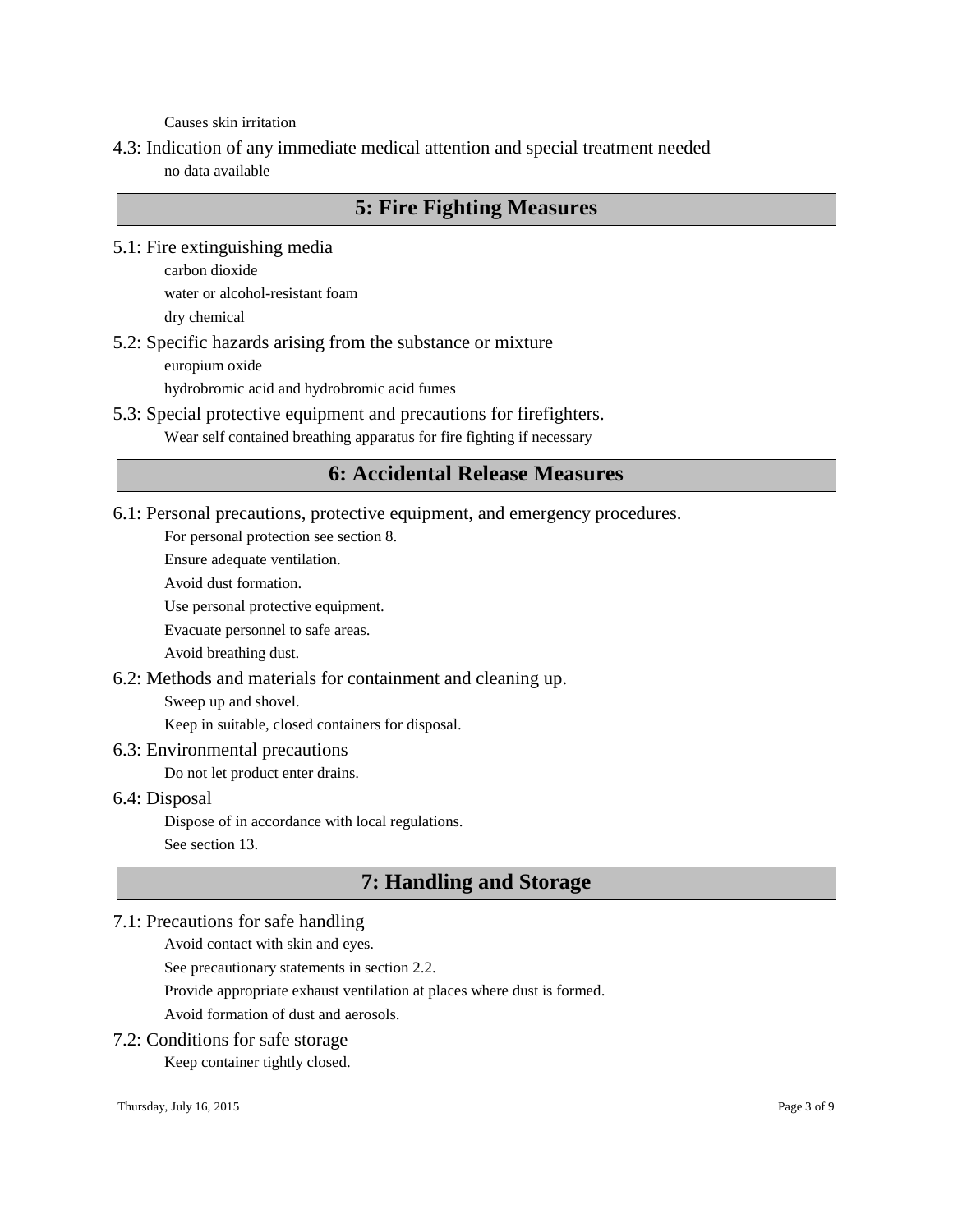Store in a dry and well-ventilated place.

Store under inert gas.

Store away from moisture.

#### 7.3: Incompatibilities

strong oxidizing agents moisture sensitive

# **8: Exposure Controls/Personal Protection**

#### 8.1: Control parameters

OSHA permissible exposure limit (PEL)

not listed

ACGIH threshold limit value (TLV)

not listed

NIOSH recommended exposure limit (REL)

not listed

#### 8.2: Engineering controls

Use adequate ventilation to keep airborne concentrations low

Facilities storing or utilizing this material should be equipped with an eyewash facility and a safety shower

#### 8.3: Personal protective equipment

Eyes

Wear appropriate protective eyeglasses or chemical safety goggles as described by OSHA's eye and face protection regulations in 29 CFR 1910.133 or European Standard EN166

Skin

Wear appropriate, chemical-resistant protective gloves to prevent skin exposure.

Clothing

Wear appropriate protective clothing to prevent skin exposure

Respirator

Follow the OSHA respirator regulations found in 29CFR 1910.134 or European Standard EN 149. Always use a NIOSH or European Standard EN 149 approved respirator when necessary

# **9: Physical and Chemical Properties**

#### 9.a: Appearance

State: Solid Form: powder or spheres Color: White

- 9.b: Odor: odorless
- 9.c: Odor threshold: no data available
- 9.d: pH: no data available
- 9.e: Melting point / freezing point: no data available
- 9.f: Initial boiling point and range: no data available
- 9.g: Flashpoint: no data available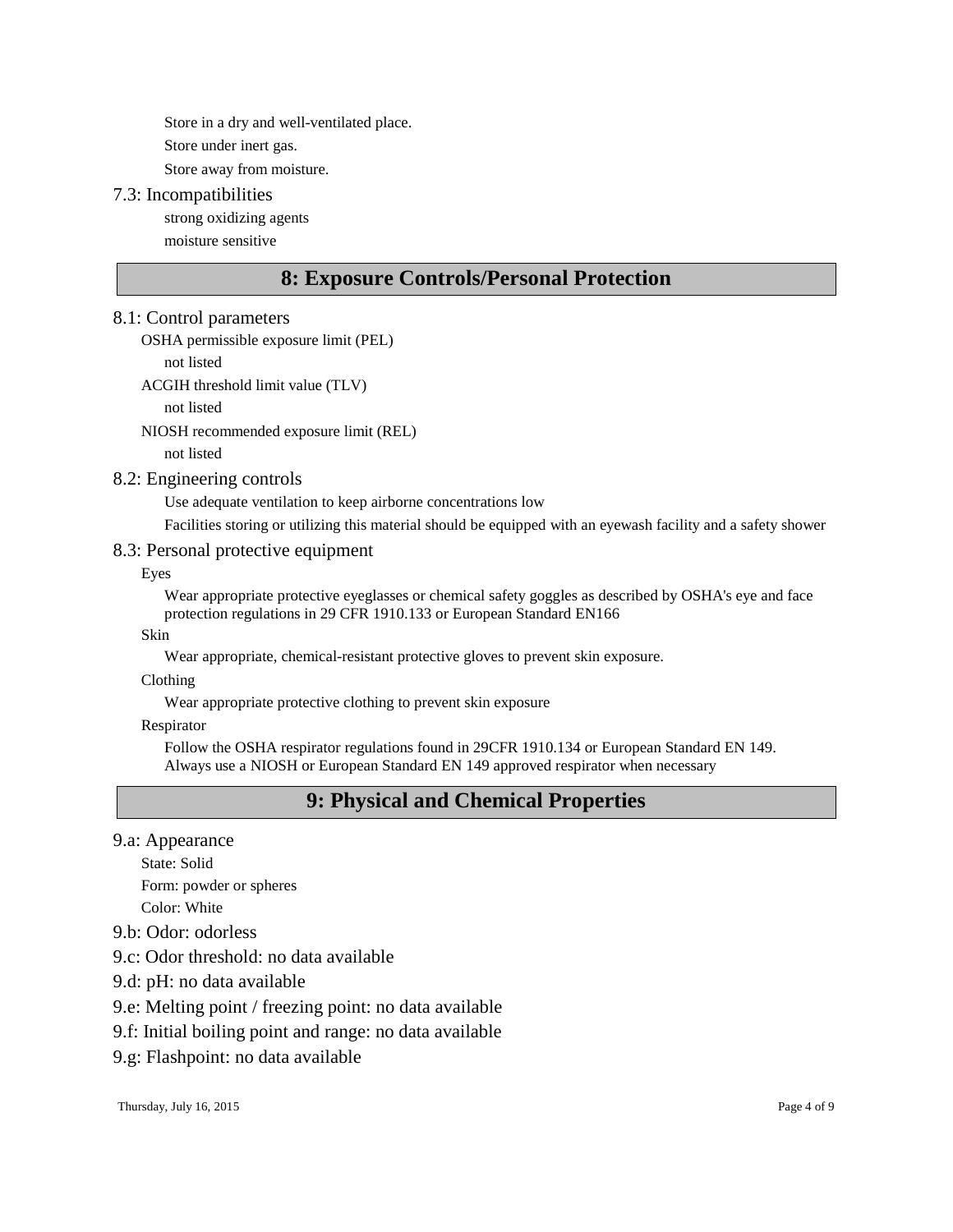- 9.h: Evaporation rate: no data available
- 9.i: Flammability (solid, gas): no data available
- 9.j: Upper/lower flammability or explosive limits: no data available
- 9.k: Vapor pressure: no data available
- 9.l: Vapor density: no data available
- 9.m: Relative density: no data available

9.n: Water Solubility: soluble

- 9.o: Partition coefficient: n-octanol/water: no data available
- 9.p: Auto-ignition temperature: no data available
- 9.q: Decomposition temperature: no data available
- 9.r: Viscosity: no data available

### **10: Stability and Reactivity**

- 10.1: Reactivity no data available
- 10.2: Chemical stability no data available
- 10.3: Possibility of hazardous reactions no data available
- 10.4: Conditions to avoid exposure to water

In the event of fire: see section 5

10.5: Incompatible materials See section 7.3.

### 10.6: Hazardous decomposition products In the event of fire: see section 5.2 Other decomposition products - no data available

# **11: Toxicological Information**

11.1: Toxicity data

Acute toxicity - Oral no data available Acute toxicity - Dermal no data available Acute toxicity - Inhalation No data available. Skin corrosion/irritation Causes skin irritation. Eye damage/irritation Causes severe eye irritation.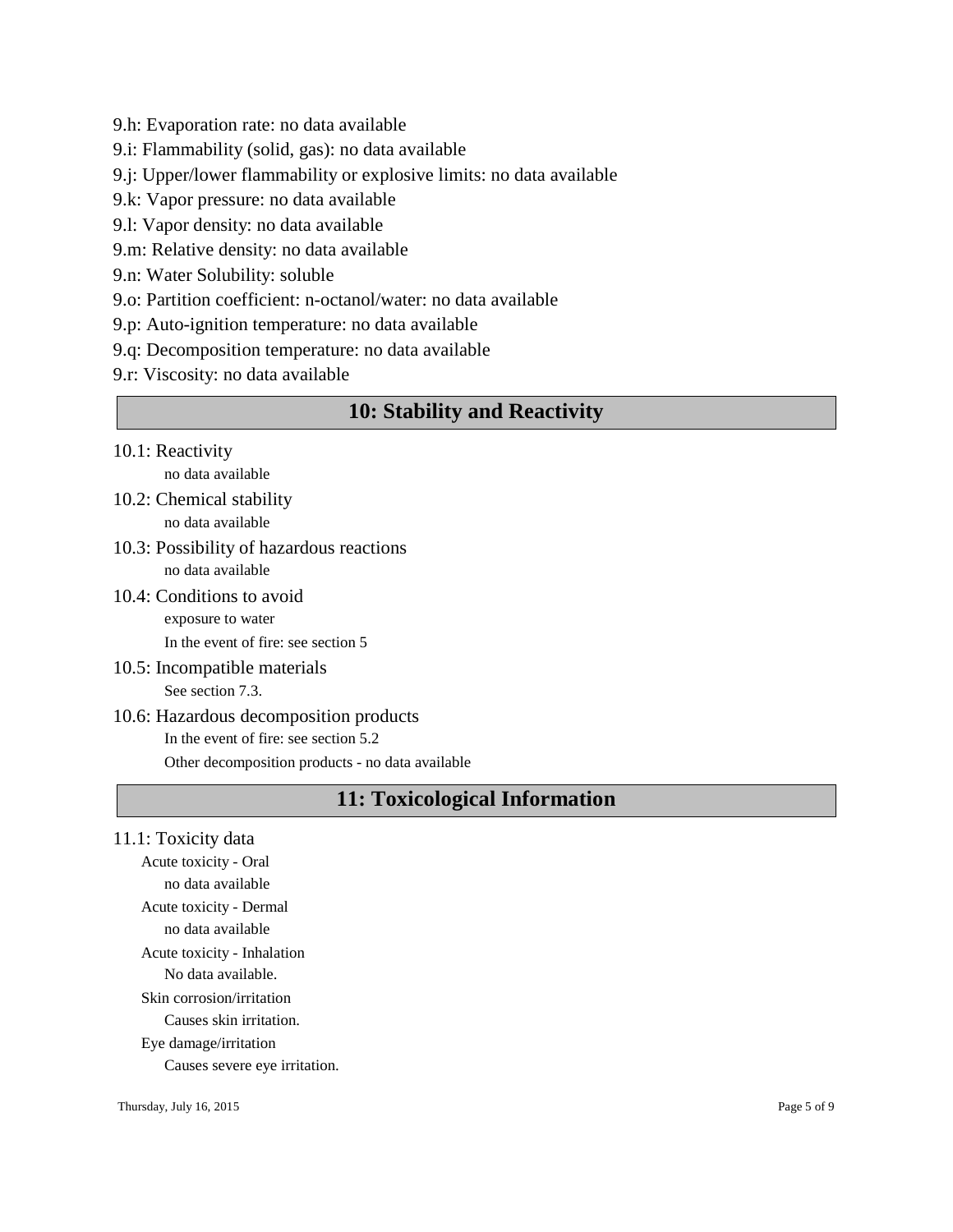Respiratory irritation

No data available.

Germ cell mutagenicity

no data available

Reproductive toxicity

no data available

Specific organ toxicity - single exposure

No data available.

Specific organ toxicity - repeated exposure

No data available.

Aspiration hazard

No data available.

Additional information

No data available.

ACGIH carcinogenicity

The ACGIH has not identified any component of this product present at levels greater than or equal to 0.1% as a probable, possible or confirmed human carcinogen.

#### IARC carcinogenicity

The IARC has not identified any component of this product present at levels greater than or equal to 0.1% as a probable, possible or confirmed human carcinogen.

#### NTP carcinogenicity

The NTP has not identified any component of this product present at levels greater than or equal to 0.1% as a probable, possible or confirmed human carcinogen.

#### OSHA carcinogenicity

OSHA has not identified any component of this product present at levels greater than or equal to 0.1% as a probable, possible or confirmed human carcinogen.

#### 11.2: Routes of exposure

oral

skin

See section 2.2

eyes

#### 11.3: Symptoms of exposure

See section 4.2

#### 11.4: Delayed and immediate effects of esposure

Rare earth compounds may cause delayed blood clotting leading to hemorrhages. Inhalation of rare earths may cause sensitivity to heat, itching, and increased awareness of odor and taste.,

To the best of our knowledge the toxicological properties have not been thoroughly investigated.

Inorganic bromides may lead to depression, emaciation and in severe cases psychosis and severe mental deterioration. Bromoderma, a bromine rash, often occurs from prolonged exposure and usually occurs on the face resembling acne or furnuclosis.

### **12: Ecological Information**

#### 12.1: Ecotoxicity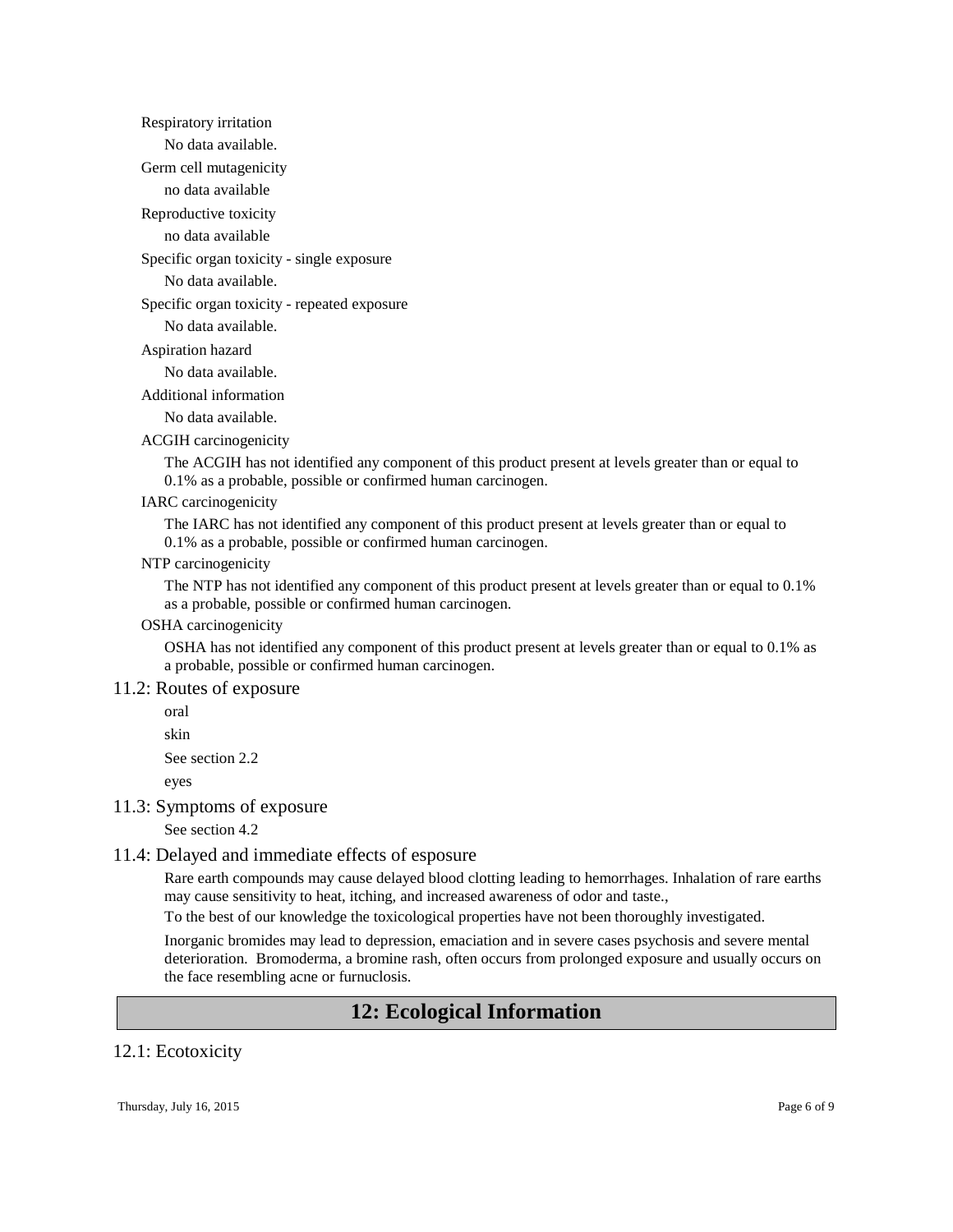Toxicity to fish

No data available

Toxicity to daphnia and other aquatic invertebrates

No data available

Toxicity to algae/bacteria No data available

12.2: Persistence and degradability

no data available

- 12.3: Bioaccumulative potential no data available
- 12.4: Mobility in soil no data available
- 12.5: Other effects

no data available

# **13: Disposal Considerations**

- 13.1: Waste treatment methods No data available
- 13.2: Safe handling

See section 7.1 .

13.3: Product disposal

Contact a licensed professional waste disposal service to dispose of this material.

#### 13.4: Packaging disposal

Dispose of as unused product.

# **14: Transport Information**

### 14.1: DOT(US)

UN Number: Not a dangerous good Proper Shipping Name: Packing Group:

Shipping Class(es): 0 Marine Pollutant: No

### 14.2: IMDG

UN Number: Not a dangerous good Proper Shipping Name: Packing Group: Shipping Class(es): 0 Marine Pollutant: No

#### 14.3: IATA

UN Number: Not a dangerous good Proper Shipping Name: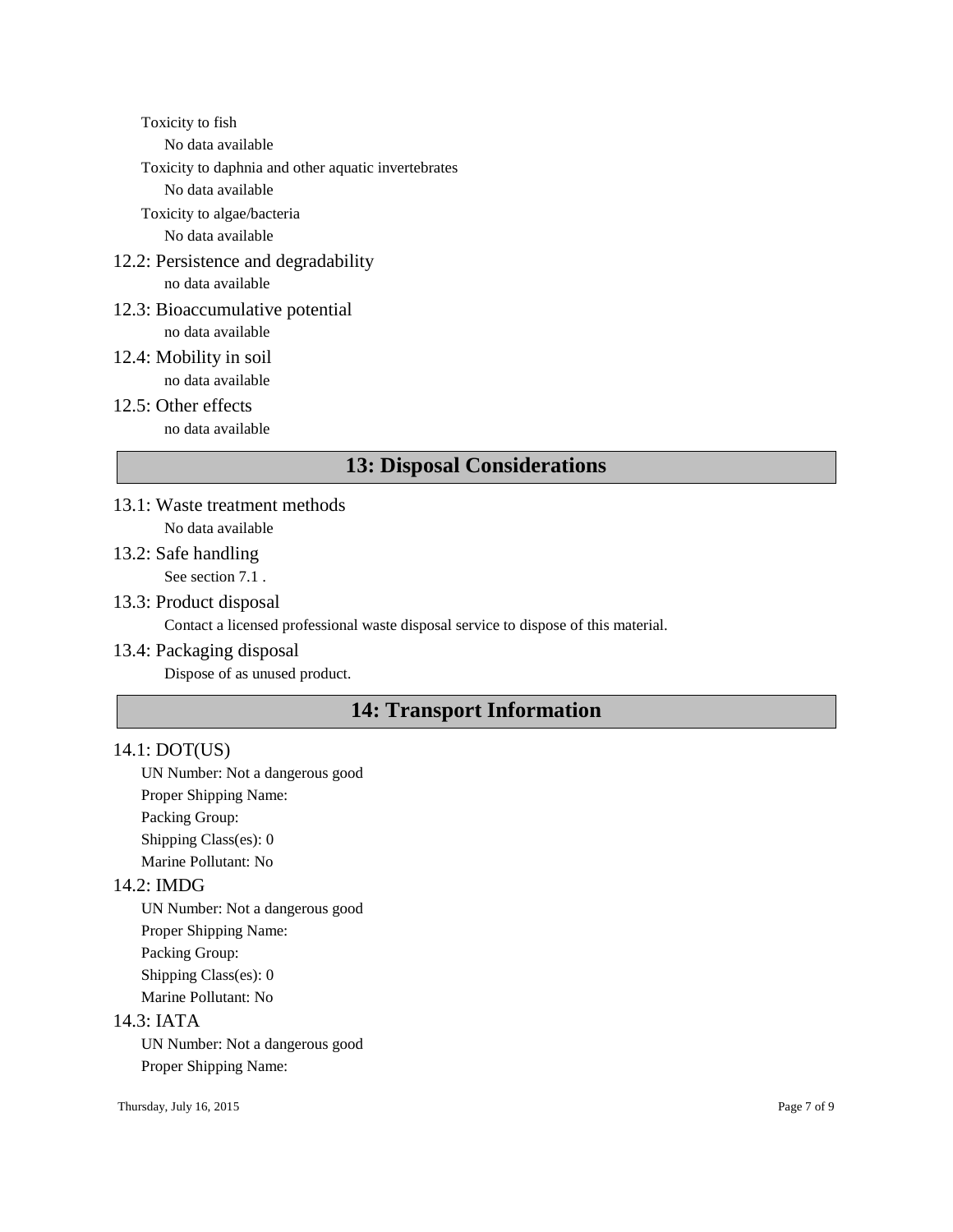Packing Group: Shipping Class(es): 0

#### 14.4: Special Shipping Precautions

None

# **15: Regulatory Information**

#### 15.1: TSCA inventory

This material is not listed on the TSCA inventory.

#### 15.2: SARA 302 components

This material is not subject to the reporting requirements of SARA Title III, Section 302.

#### 15.3: SARA 313 components

This material is not subject to the reporting requirements of SARA Title III, Section 313.

#### 15.4: SARA 313/312 hazards

Chronic health hazard.

#### 15.5: Other information

Pennsylvania Right To Know Components -This product contains materials listed on the Pennsylvania Right to Know list

New Jersey Right To Know Components -This product contains materials listed on the New Jersey Right to Know list

California Prop. 65 Components - This product does not contain any chemicals known to State of California to cause cancer, birth defects, or any other reproductive harm.

Massachusetts Right To Know Components - This product does not contain materials listed on the Massachusetts Right to Know list

# **16: Additional Information**

#### 16.1: NFPA

Health: 1 Fire: 0 Reactivity: 1 Special:

#### 16.2: HMIS

Health: 1

Chronic: \*

Flammability: 0

Physical Hazard: 1

#### 16.3: Disclaimers

For industrial use only. Not for drug, household or other uses

The information herein is believed to be accurate and reliable as of the date compiled. However, APL Engineered Materials, Inc. makes no representation, warranty, or guarantee of any kind with respect to the information on this data sheet or any use of the product based upon this information.

#### 16.4: References

Information contained on this SDS sheet was obtained from some or all of the following sources: